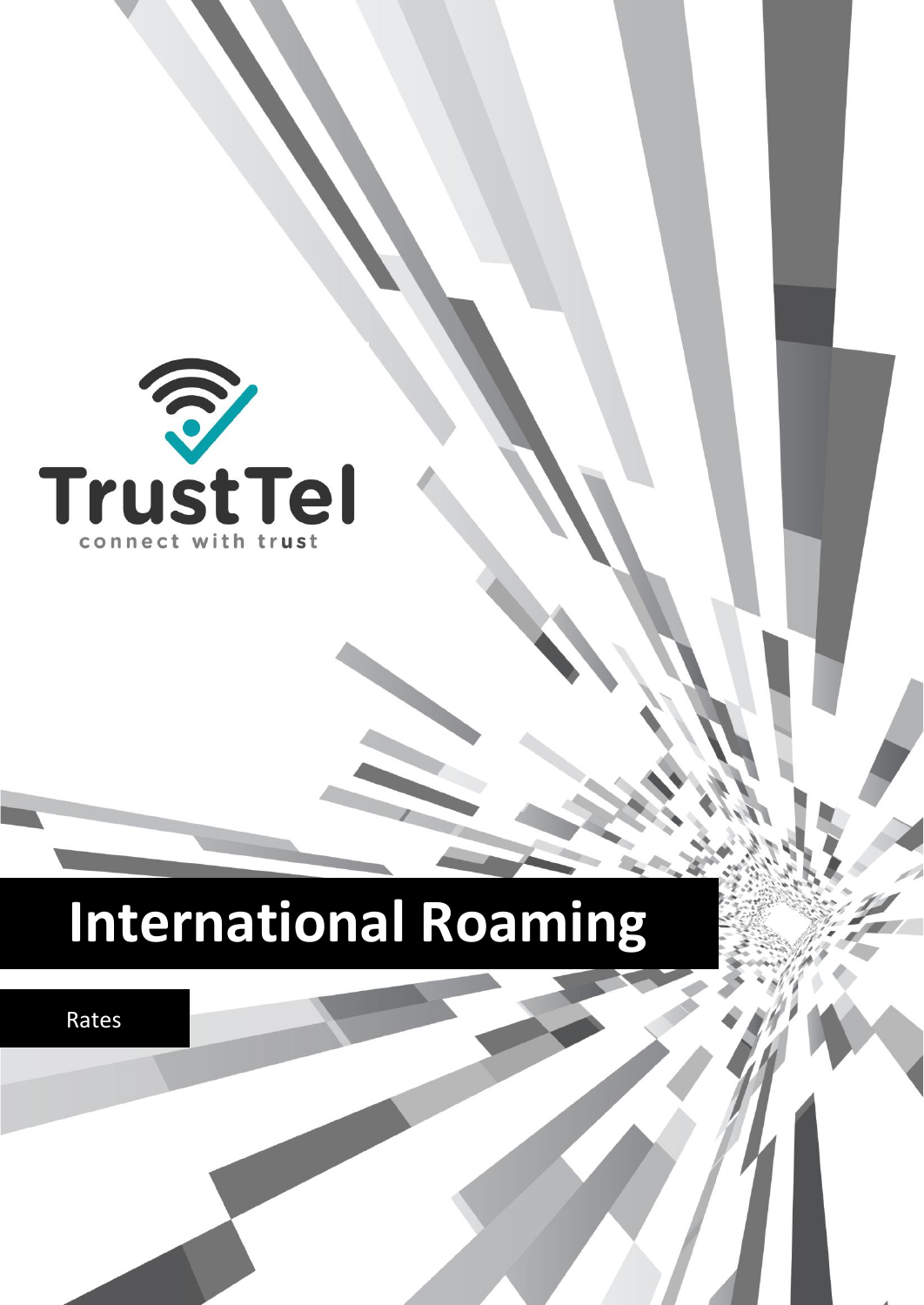

#### **Information about the service**

Here's a quick summary of all the important bits about your **International Roaming** availability and charges for the Mobile Broadband Plans and Mobile Plans.

International Roaming charges apply to your post-paid mobile phone service when you use it in countries outside Australia. It gives your mobile phone number access to international mobile phone networks and let you make and receive calls, send and receive SMS/MMS, and access mobile data (if available).

#### **What's Included and Excluded?**

International Roaming charges apply to usage of call, messaging and data services, including receiving calls and SMS/MMS messages, outside of your standard plan.

#### **Information about pricing**

Rates for different services vary from country to country, according to the tables below. It is strongly recommended to choose a **Roaming Bolt on pack (see page 3)** to reduce costs.

| <b>International Roaming</b><br><b>Band Structure</b> | <b>Calls Made and</b><br>Received per 60 secs. |  |  |
|-------------------------------------------------------|------------------------------------------------|--|--|
| Countries in Zone 1                                   | \$1.500                                        |  |  |
| Countries in Zone 2                                   | \$2.000                                        |  |  |
| Countries in Zone 3                                   | \$2.500                                        |  |  |
| Countries in Zone 4                                   | \$3.000                                        |  |  |
| Countries in Zone 5                                   | \$3.500                                        |  |  |
| Countries in Zone 6                                   | \$4.000                                        |  |  |
| Countries in Zone 7                                   | \$4.500                                        |  |  |
| Countries in Zone 8                                   | \$5,000                                        |  |  |
| Flag fall in all zones is \$0.75                      |                                                |  |  |
| <b>International Roaming SMS</b>                      | <b>Per Message Sent</b>                        |  |  |
| Sending SMS (per message)                             | \$0.750                                        |  |  |
| <b>International Roaming Data</b>                     | <b>Per Megabyte</b>                            |  |  |
| Data Roaming charges (per MB) \$3.000                 |                                                |  |  |

| Country                                                         | Zone                    | Data<br><b>Available</b> |
|-----------------------------------------------------------------|-------------------------|--------------------------|
| Austria                                                         | 4                       | <b>YES</b>               |
| Belgium                                                         | 6                       | <b>NO</b>                |
| <b>Bolivia</b>                                                  | 5                       | <b>NO</b>                |
| <b>Brazil</b>                                                   | 5                       | <b>NO</b>                |
| <b>Bulgaria</b>                                                 | 5                       | <b>NO</b>                |
| Canada                                                          | 4                       | <b>YES</b>               |
| Cambodia                                                        | 4                       | <b>NO</b>                |
| China                                                           | 5                       | <b>YES</b>               |
| Cook Islands                                                    | $\overline{4}$          | <b>YES</b>               |
| Croatia                                                         | 7                       | <b>NO</b>                |
| Czech Republic                                                  | $\overline{7}$          | <b>NO</b>                |
| Denmark                                                         | $\overline{2}$          | <b>YES</b>               |
| <b>East Timor</b>                                               | 3                       | <b>YES</b>               |
| Egypt (Arab Republic)                                           | 7                       | <b>NO</b>                |
| Estonia                                                         | 5                       | <b>NO</b>                |
| Fiji                                                            | 3                       | <b>YES</b>               |
| Finland                                                         | $\mathbf{1}$            | <b>YES</b>               |
| Former Yugoslav Rep of Macedonia                                | 4                       | <b>YES</b>               |
| France                                                          | 3                       | <b>YES</b>               |
| Germany                                                         | $\overline{2}$          | <b>YES</b>               |
| Greece                                                          | $\overline{2}$          | <b>YES</b>               |
| Guernsey (UK)                                                   | $\overline{\mathbf{c}}$ | <b>YES</b>               |
| Hong Kong                                                       | 3                       | <b>YES</b>               |
| Hungary                                                         | $\overline{4}$          | <b>YES</b>               |
| India (Limited to Delhi, Mumbai &<br><b>Uttar Pradesh West)</b> | 5                       | N <sub>O</sub>           |
| Indonesia                                                       | 6                       | <b>NO</b>                |
| Ireland                                                         | 3                       | <b>YES</b>               |
| Isle of Man (UK)                                                | 2                       | <b>YES</b>               |
| Israel                                                          | 6                       | NO                       |
| Italy                                                           | 2                       | <b>YES</b>               |
|                                                                 |                         |                          |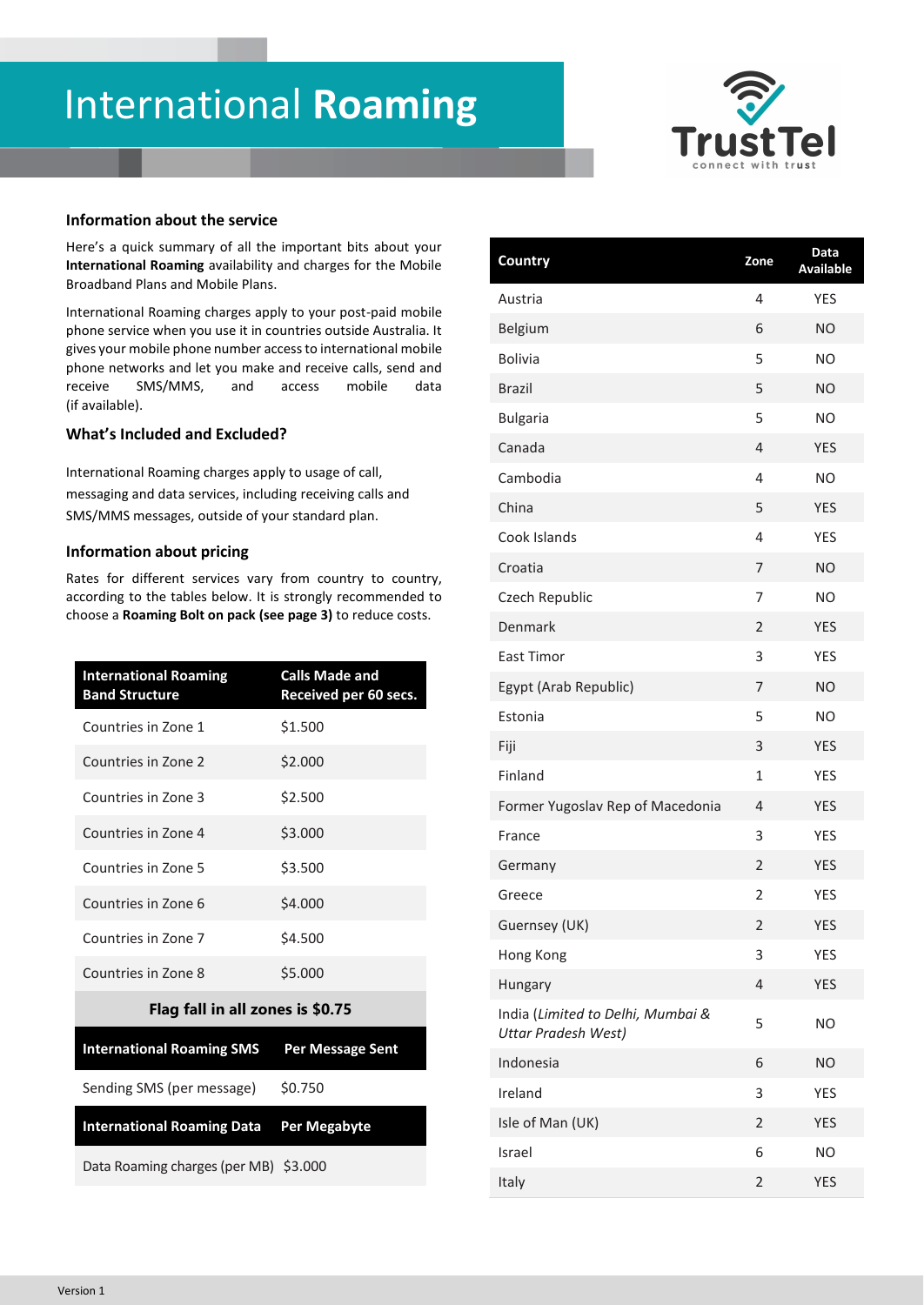

| Japan            | 4              | <b>YES</b> |
|------------------|----------------|------------|
| Kenya            | 7              | <b>NO</b>  |
| Kuwait           | 8              | <b>NO</b>  |
| Latvia           | 6              | <b>NO</b>  |
| Lithuania        | 7              | <b>NO</b>  |
| Luxembourg       | $\overline{2}$ | <b>YES</b> |
| Malaysia         | $\overline{2}$ | <b>YES</b> |
| Malta            | 8              | <b>NO</b>  |
| Mexico           | 7              | <b>NO</b>  |
| Netherlands      | 3              | <b>YES</b> |
| New Zealand      | $\mathbf{1}$   | <b>YES</b> |
| Nigeria          | 3              | <b>YES</b> |
| Norway           | $\overline{2}$ | <b>YES</b> |
| Palestine        | 6              | <b>NO</b>  |
| Papua New Guinea | 5              | <b>NO</b>  |
| Philippines      | $\overline{4}$ | <b>YES</b> |
| Poland           | 6              | <b>NO</b>  |
| Portugal         | $\overline{2}$ | <b>YES</b> |
| Qatar            | 7              | <b>NO</b>  |
| Romania          | 6              | <b>NO</b>  |
| Russia           | 8              | <b>NO</b>  |
| Samoa            | 5              | <b>NO</b>  |
| Singapore        | $\mathbf 1$    | <b>YES</b> |
| Slovak Republic  | 4              | <b>YES</b> |
| South Africa     | $\mathbf{1}$   | <b>YES</b> |
| South Korea      | 3              | <b>YES</b> |
| Spain            | 5              | <b>NO</b>  |
| Sri Lanka        | 7              | <b>YES</b> |
| Sweden           | 3              | <b>YES</b> |
| Switzerland      | 4              | <b>YES</b> |
| Taiwan           | $\overline{2}$ | <b>YES</b> |

| Thailand   | 3              | <b>YES</b> |
|------------|----------------|------------|
| Tonga      | $\overline{2}$ | <b>YES</b> |
| Turkey     | 6              | <b>NO</b>  |
| <b>UAE</b> | 5              | <b>NO</b>  |
| UK         | 2              | <b>YES</b> |
| <b>USA</b> | 4              | <b>YES</b> |
| Vanuatu    | 2              | <b>YES</b> |
| Vietnam    | $\overline{2}$ | <b>YES</b> |

All rates listed in \$AUD. Calls rates are shown per minute and charged with an initial flagfall plus an increment of 60 seconds and per 60 seconds thereafter.

GST does not apply to roaming charges.

#### **Roaming Data Bolt-ons**

International Roaming data bolt-ons are available in certain countries, contact us for more information

| <b>Bolt-on</b> | Data<br>included | <b>Call minutes</b><br>& SMS              | Cost<br>inc GST |
|----------------|------------------|-------------------------------------------|-----------------|
| 5 day pack     | 800MB            | $60 \text{ mins}$ &<br>60 SMS             | \$45            |
| 10 day pack    | 2GB              | $150 \text{ mins}$ $\&$<br><b>150 SMS</b> | \$80            |
| 20 day pack    | 6GB              | 360 mins &<br>360 SMS                     | \$150           |

**Note:** Bolt-ons can only be used in countries where data is available.

**Please note you MUST contact TrustTel on 1300 967 108 BEFORE you travel to ensure that the roaming service AND Bolt-on is applied to your service or your service may not function, or could be charged at standard rates. See next page for more**